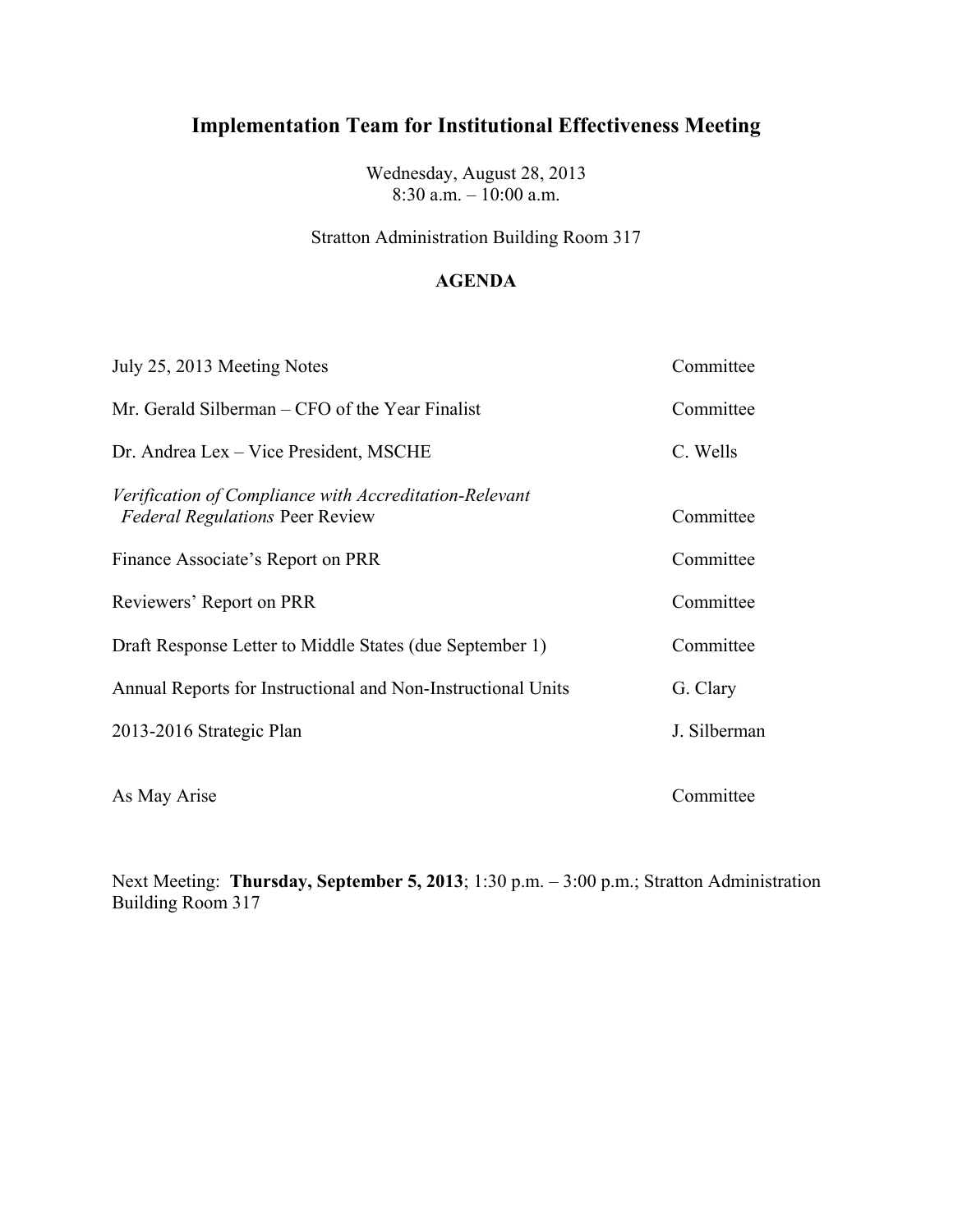Thursday, April 3, 2014 1:30 p.m. – 3:00 p.m.

Stratton Administration Building Room 317

### **AGENDA**

| <b>Survey Requests</b>                                                                     | G. Clary     |
|--------------------------------------------------------------------------------------------|--------------|
| <b>HECBC</b> Inventory                                                                     | G. Clary     |
| Non-instructional Units Five-Year Reviews                                                  | C. Wells     |
| 2013-2016 Strategic Plan                                                                   | J. Silberman |
| Middle States Periodic Review Report<br>Preparation for Middle States Decennial Self-Study | C. Wells     |

As May Arise Committee

Next Meeting: **Thursday, April 17, 2014**; 1:30 p.m. – 3:00 p.m.; Stratton Administration Building Room 317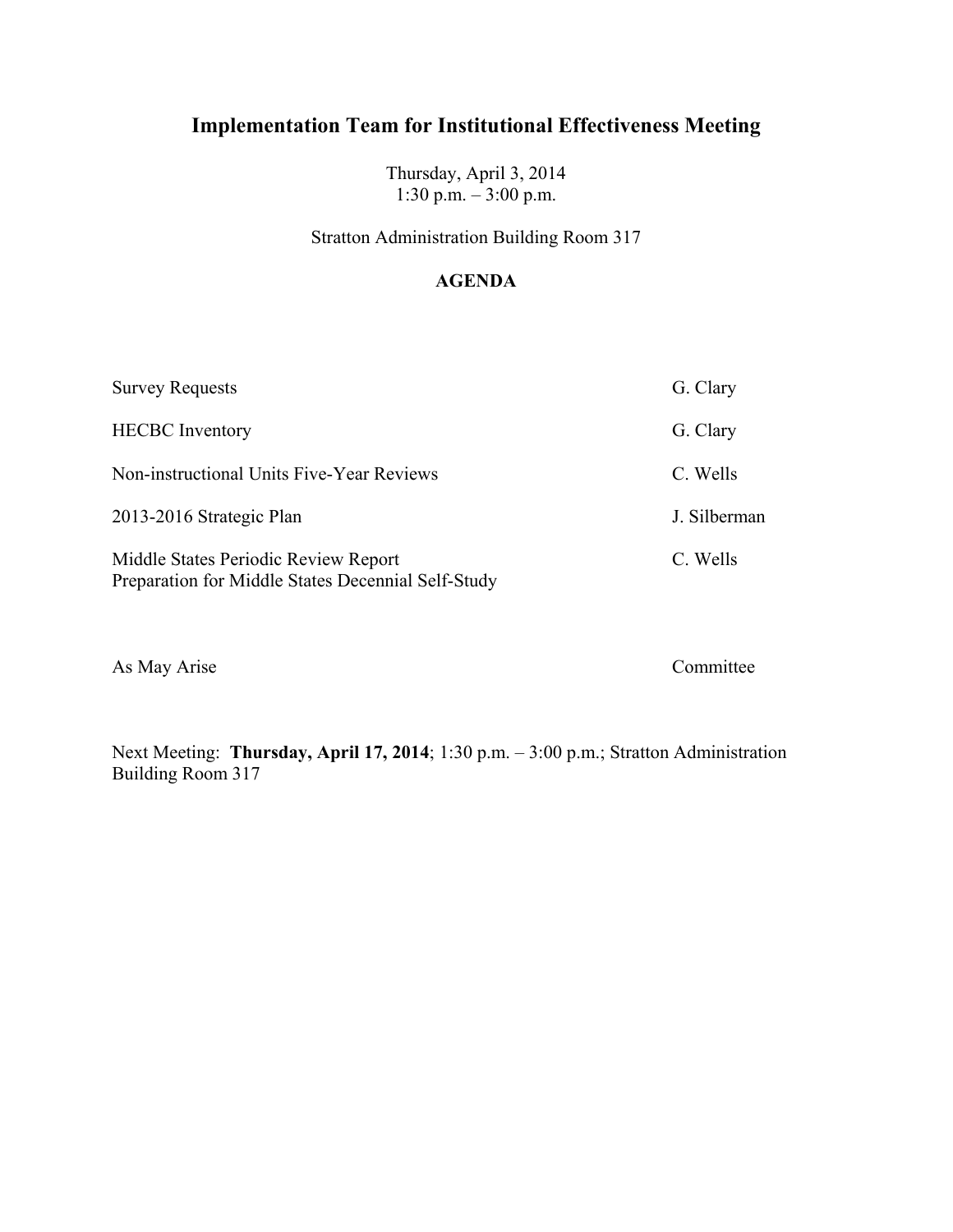Thursday, May 1, 2014 1:30 p.m.  $-3:00$  p.m.

Stratton Administration Building Room 317

#### **AGENDA**

| Review of Meeting Notes (April 3, 2014)                                                         | Committee       |
|-------------------------------------------------------------------------------------------------|-----------------|
| Survey Requests (Great Colleges to Work For; Syndio Social, Inc.)                               | G. Clary        |
| Divisional Assessments                                                                          | Committee       |
| Non-instructional Units Five-Year Reviews (Draft 3 Template)                                    | C. Wells/G. Cla |
| Senior/Alumni Survey                                                                            | G. Clary/N. Sno |
| Middle States Commission on Higher Education                                                    | C. Wells        |
| MSCHE Spring 2014 Newsletter<br>➤<br>History of KU MSCHE Accreditation<br>$\blacktriangleright$ |                 |

- $\triangleright$  MSCHE Cycle and Timing of Accreditation Review
- > KU 2017-2018 Decennial Self-Study Proposed Timeline
- > KU Charge to Middle States Subcommittees (2006-2008)

As May Arise

Committee

Next Meeting: Thursday, May 15, 2014; 1:30 p.m. - 3:00 p.m.; Stratton Administration Building Room 317

| Committee         |
|-------------------|
| G. Clary          |
| Committee         |
| C. Wells/G. Clary |
| G. Clary/N. Snow  |
| C. Wells          |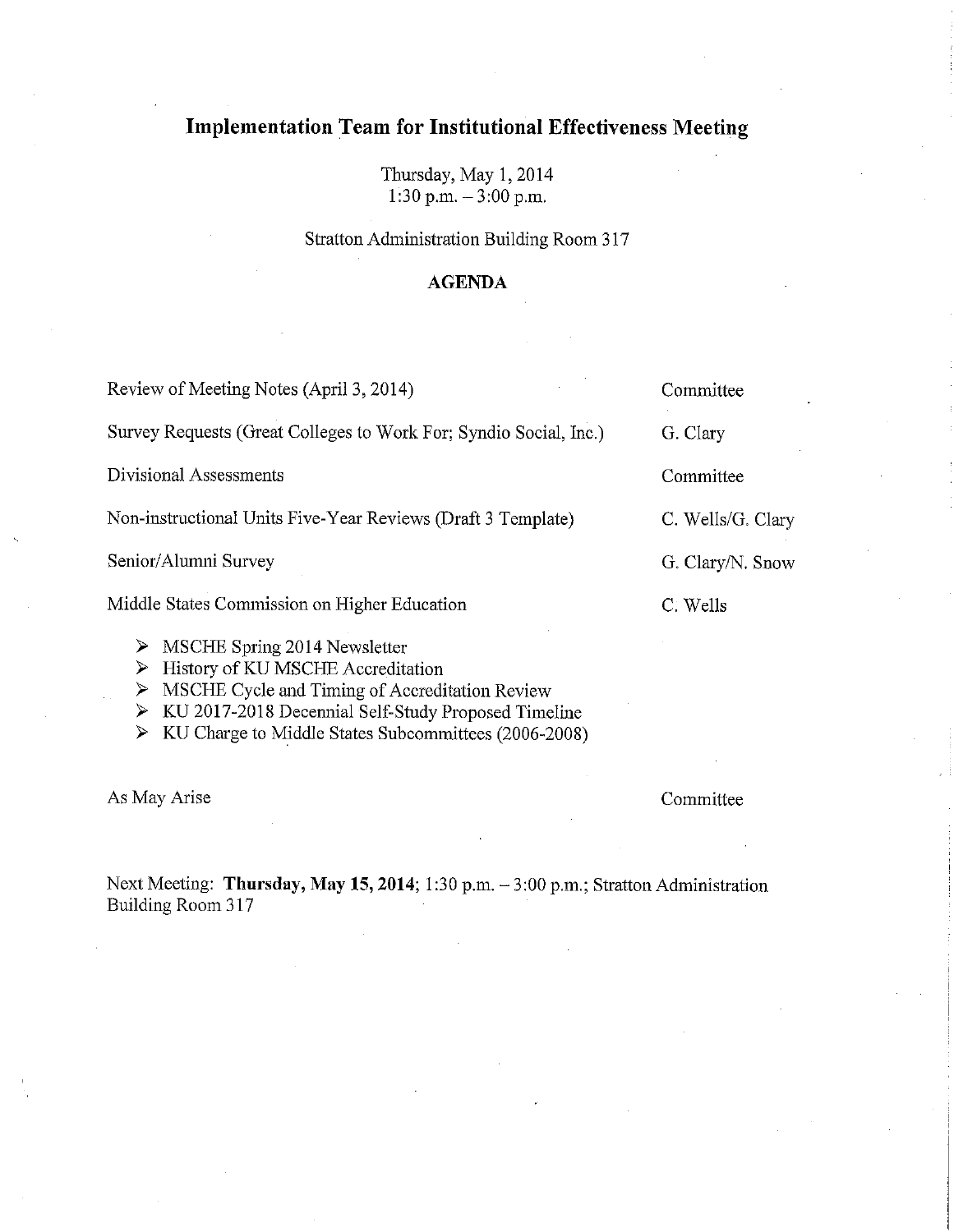Thursday, May 29, 2014 1:30 p.m. – 3:00 p.m.

Stratton Administration Building Room 317

### **AGENDA**

| Review of Meeting Notes (May 1, 2014)            | Committee          |
|--------------------------------------------------|--------------------|
| MSCHE Characteristics of Excellence 5/8/14 Draft | C. Wells           |
| Assessment/Accreditation                         | G. Clary/Committee |
| Divisional Assessments                           | G. Clary/Committee |
| Senior/Alumni Survey                             | G. Clary/N. Snow   |
|                                                  |                    |

As May Arise Committee

Next Meeting: **Thursday, June 12, 2014**; 1:30 p.m. – 3:00 p.m.; Stratton Administration Building Room 317